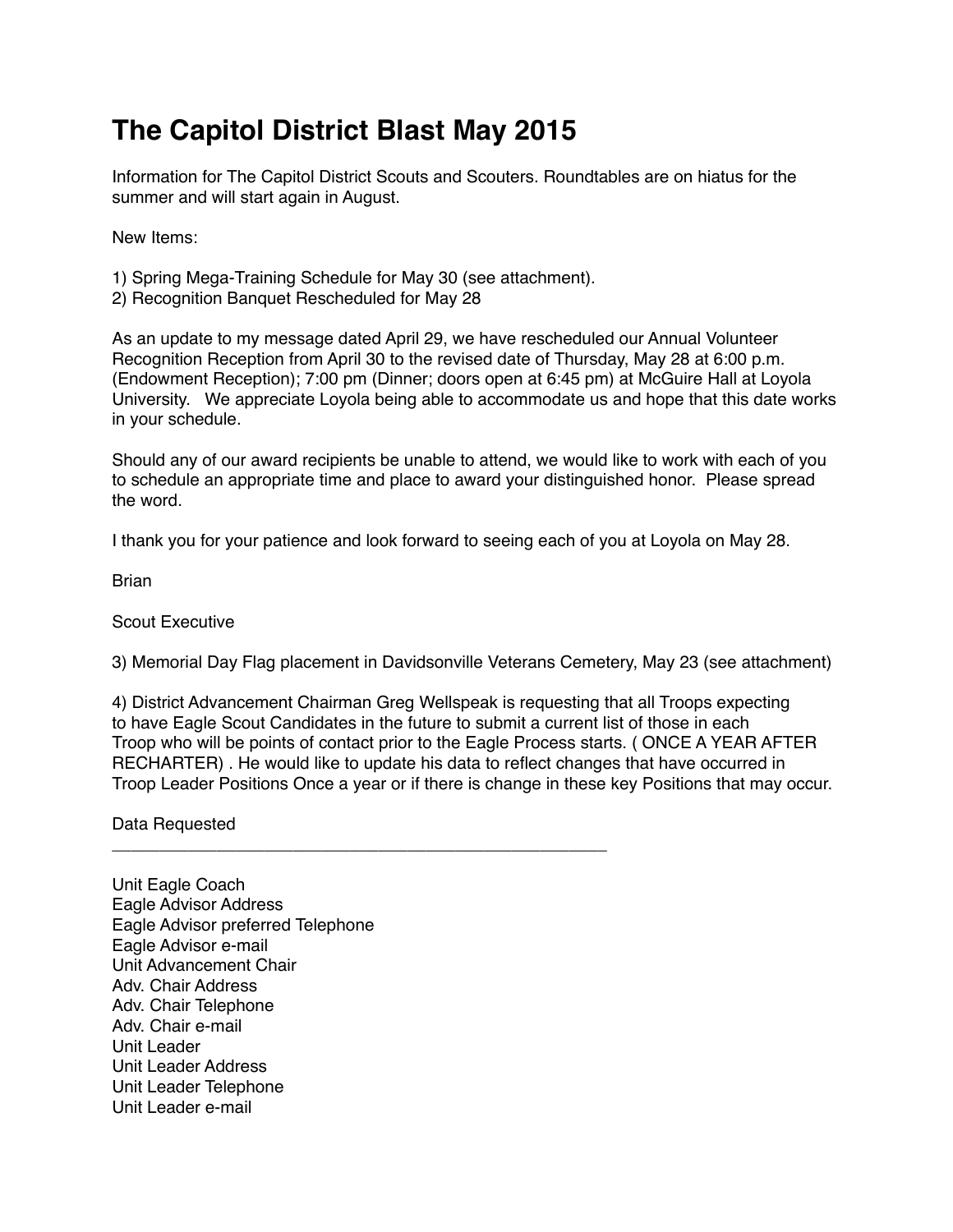Many Scout Leaders are on Travel for business, its important that more then one Leader receives communications involving the Eagle Scouts progress, especially CARDIAC EAGLES. Time can well be a factor.

Please send information to advancement.chair@gmail.com

5) Sliver Beaver Award Nominations due to Chuck Roydhouse by Sept 30, 2015 (see attachment)

Now is the time to think about Nominations for the ''SILVER BEAVER".

There are letters of Recommendation to be acquired, other recognition and AWARDS your nominee has acquired, Involvement in Community or Church activities. One person has to file the Nomination Form, other should write Letters of Recommendation.

 Council has set the DEADLINE for submitting a Nomination as November 1st. 2015. which is a a Sunday. I will take the Nominations to Council the next day. ONLY NOMINATIONS FORMS FROM THE BALTIMORE AREA COUNCIL ARE ACCEPTABLE. I will print out the BAC Forms for distribution at Roundtables. Or they can be sent via e-mail if requested.

See the attachment for details

Chuck Roydhouse,

District Awards Chairman 410-268-0979

6) Cub Scout Program Updates Cub Scouters:

Exciting training news and updates related to the new Cub Scouting program:

Updated Cub Scouting Position-Specific In-Person Training Guides Available Now! The training guides for Den Leader, Cubmaster/Assistant Cubmaster and Pack Committee (Pack Committee Challenge) have been updated to reflect the new Cub Scouting program and are now available on the adult training page of scouting.org.

Online Training for the New Cub Scouting Program

The online training for den leaders, Cubmasters, committee chairs/members and charter organization representatives has been updated with the help of volunteers from around the country. The new training will be divided into shorter, more targeted modules so leaders can get the training they need, in the order they want, any time they need it. The new training is organized into time-based sections: the learning needed prior to the first meeting, within the first 30 days, and training needed to be considered position-specific "trained".

 The new training will be implemented in conjunction with BSA's new Learning Management System. The anticipated timing for launching this new tool is June 30, 2015. Keep an eye out at www.my.scoutingtools.org for more information